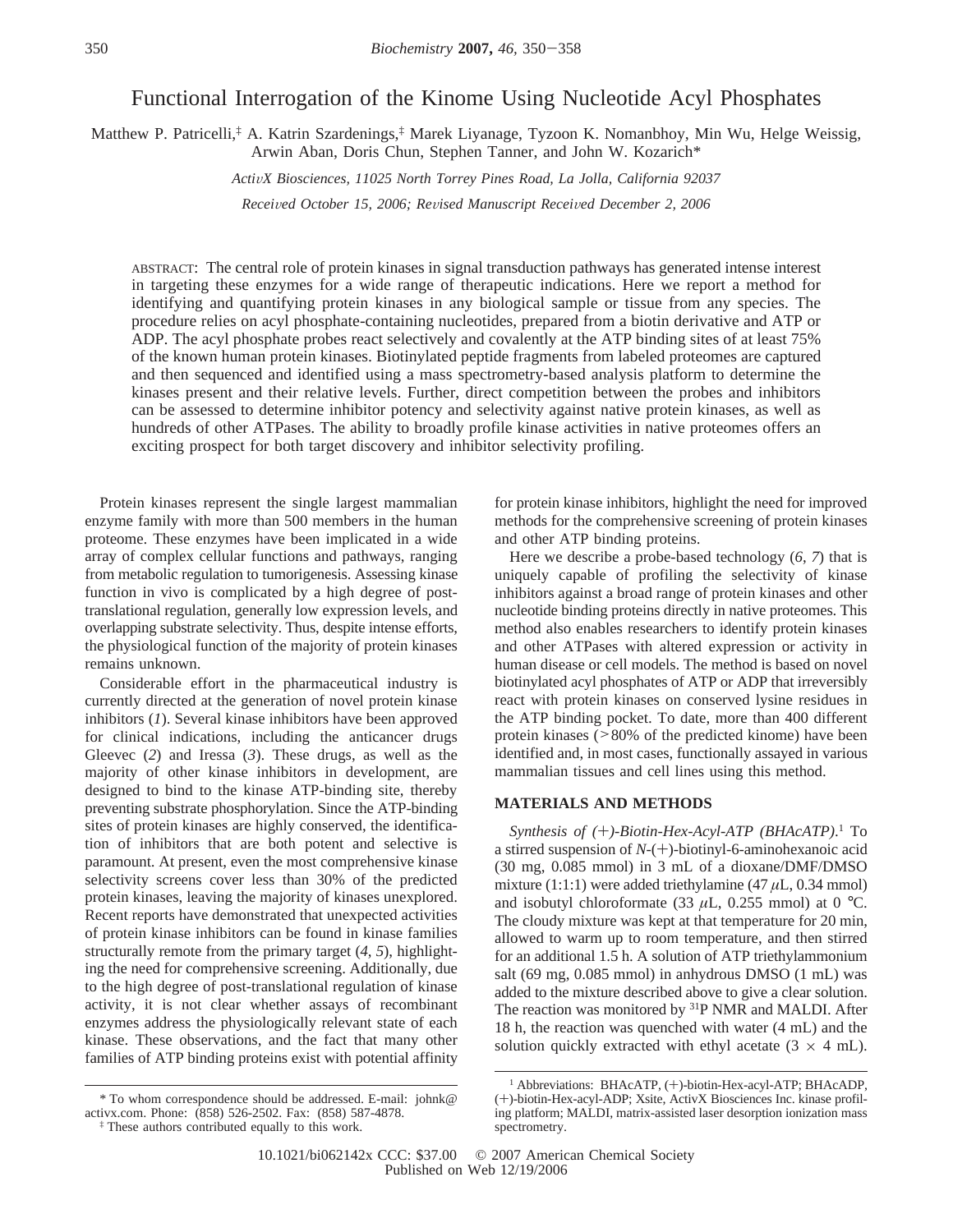

FIGURE 1: Conserved lysine residues in protein kinases. Two conserved sequence motifs of protein kinases contain consensus lysine residues (A1-A3) which are positioned near the terminal phosphates of ATP. (A) Sequence logo representation (*13*) (the size of each letter at a given position corresponds to the proportion of sequences, expressed in bits, containing this residue) of (1) the region of nine residues around the lysine in the ATP binding loop based on an alignment of all protein kinases, (2) the region around the lysine near the catalytic aspartate from the alignment of all protein kinases, and (3) the same region in only serine/threonine protein kinases. (B) The ATP cocrystal structure of CDK2 (*28*) reveals the proximity of the conserved lysine residues to the terminal phosphates of ATP (the glycine-rich loop was removed for clarity). (C) Distances in angstroms between the terminal nitrogen atoms and the respective phosphorus atoms of the terminal phosphate groups.

The aqueous layer was immediately frozen and lyophilized. The resulting solid was suspended in water (1 mL), transferred to a pre-equilibrated C18 column (14 mm  $\times$  45 mm), and eluted with water. Fractions containing product were immediately frozen and lyophilized to yield 14 mg (15% yield) of a white powder. The product, which was obtained as a triethylammonium salt (2.5 equiv), was characterized by MALDI ( $C_{26}H_{41}N_8O_{16}P_3S$ , calcd 846.16, seen 845, 846, 847) and NMR (see the Supporting Information): <sup>1</sup>H NMR (400 MHz, D2O) *δ* 8.57 (s, 1H, purine 8-H), 8.28 (s, 1H, purine 2-H),  $6.12$  (d,  $J = 6.0$  Hz, 1H, ribose 1-H), 4.56 (m, 2H), 4.36 (m, 2H), 4.22 (m, 2H), 3.22 (m, 2H), 3.21 (q, *<sup>J</sup>* ) 7.2 Hz, 15H, triethylamine-CH3), 3.19 (m, 2H), 3.09 (m, 2H), 2.95 (m, 1H), 2.74 (m, 1H), 2.37 (m, 2H), 2.20 (m, 2H), 1.50 (m, 6H), 1.38 (m, 4H), 1.26 (t,  $J = 7.2$ , 22.5 Hz, triethylamine-CH<sub>2</sub>-); <sup>31</sup>P NMR (162 MHz, D<sub>2</sub>O)  $\delta$  -10.44  $(d, J = 19.8 \text{ Hz}, 1P), -18.71 \ (d, J = 19.6 \text{ Hz}, 1P), -22.66$  $(dd, J = 19.6, 19.8 \text{ Hz}, 1P$ .

*Synthesis of (*+*)-Biotin-Hex-Acyl-ADP (BHAcADP)*. To a stirred suspension of *<sup>N</sup>*-(+)-biotinyl-6-aminohexanoic acid (40 mg, 0.111 mmol) in 3 mL of a dioxane/DMF/DMSO mixture (1:1:1) were added triethylamine (47  $\mu$ L, 0.34 mmol) and isobutyl chloroformate (31  $\mu$ L, 0.222 mmol) at 0 °C. The cloudy mixture was kept at that temperature for 20 min, allowed to warm up to room temperature, and then stirred for an additional 1.5 h. A solution of ADP triethylammonium salt (70 mg, 0.111 mmol) in anhydrous DMSO (1 mL) was added to the mixture described above to give a clear solution. The reaction was monitored by <sup>31</sup>P NMR and MALDI. After 18 h, the reaction was quenched with water (4 mL) and the

solution quickly extracted with ethyl acetate  $(3 \times 4 \text{ mL})$ . The aqueous layer was immediately frozen and lyophilized. The resulting solid was suspended in water (1 mL), transferred to a pre-equilibrated C18 column (14 mm  $\times$  45 mm), and eluted with water. Fractions containing product were immediately frozen and lyophilized to yield 14 mg (13% yield) of a white powder. The product, which was obtained as a triethylammonium salt (1.5 equiv), was characterized by MALDI ( $C_{26}H_{40}N_8O_{13}P_2S$ , calcd 766.19, seen 765, 766, 767) and NMR (see the Supporting Information):  $\mathrm{^{1}H}$  NMR (400 MHz, D2O) *δ* 8.54 (s, 1H, purine 8-H), 8.28 (s, 1H, purine 2-H),  $6.14$  (d,  $J = 6.0$  Hz, 1H, ribose 1-H), 4.75 (m, 2H), 4.52 (m, 2H), 4.37 (m, 2H), 4.22 (m, 2H), 3.22 (m, 2H), 3.17 (q,  $J = 7.2$  Hz, 9H, triethylamine-CH<sub>3</sub>), 3.05 (m, 2H), 2.95 (m, 1H), 2.74 (m, 1H), 2.37 (m, 2H), 2.20 (m, 2H), 1.50 (m, 4H), 1.45 (m, 2H), 1.32 (m, 3H), 1.26 (t, *<sup>J</sup>* ) 7.2, 13.5 Hz, triethylamine-CH<sub>2</sub>-), 1.17 (m, 2H); <sup>31</sup>P NMR (162 MHz, D<sub>2</sub>O)  $\delta$  -10.73 (d, J = 22.0 Hz, 1P), -18.73  $(d, J = 22.0 \text{ Hz}, 1P).$ 

*Cell Lysate Preparation*. Cell pellets were resuspended in 4 volumes of lysis buffer (20 mM Hepes, 150 mM NaCl, 0.1% Triton X-100, and 20 mM  $MnCl<sub>2</sub>$ ) and sonicated using a tip sonicator. Lysates were cleared by centrifugation at 100000*g* for 60 min. The cleared lysates were filtered through a 0.22 *µ*m filter and gel filtered into fresh lysis buffer using Bio-Rad 10DG columns. Gel filtration was performed to remove endogenous nucleotides, particularly ATP which inhibits probe reaction with kinases.

*General Labeling and Sample Preparation*. Gel-filtered cell lysate at a total protein concentration of 5 mg/mL (0.5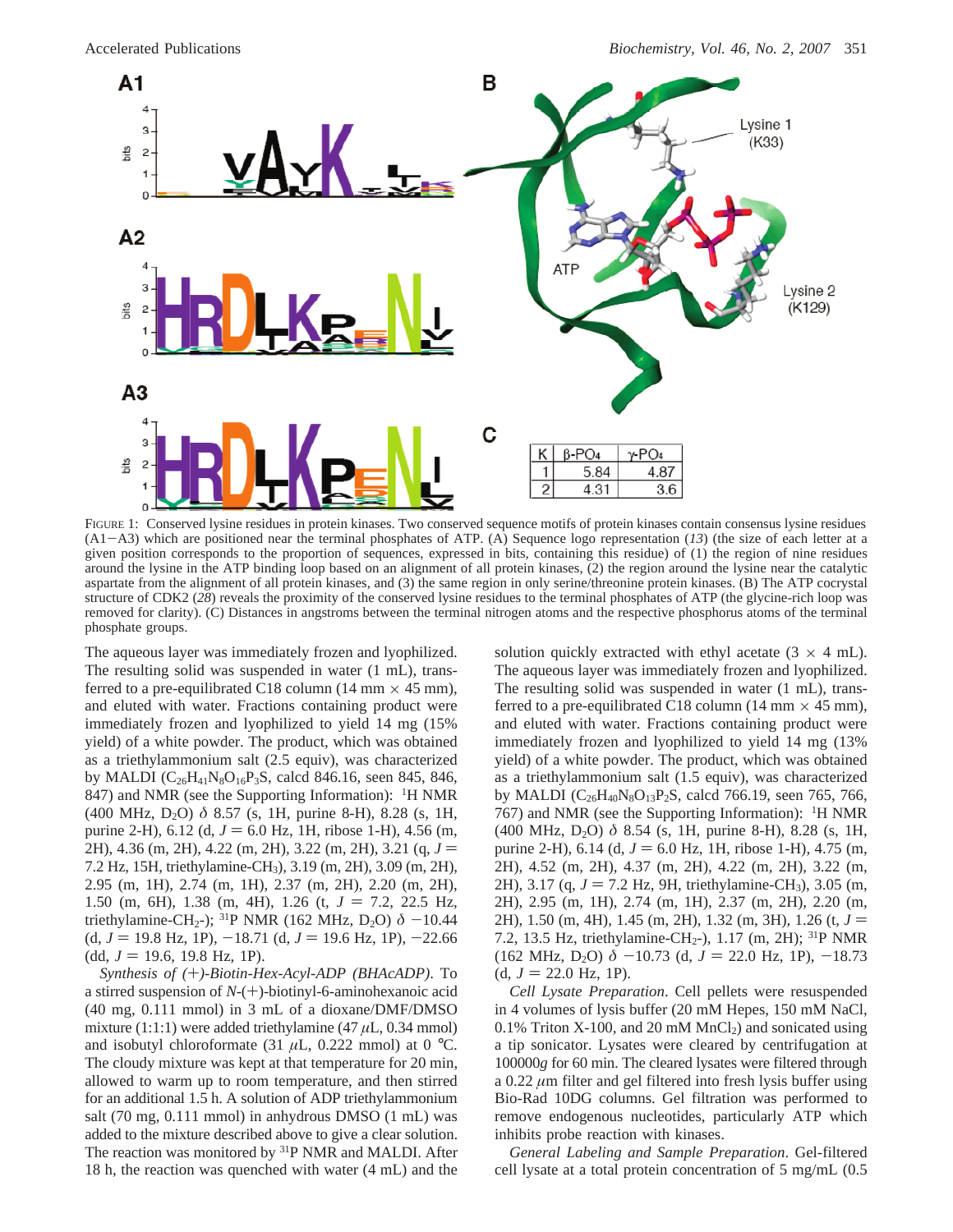

FIGURE 2: Structure and mechanism of kinase probes. (A) The structures of the two protein kinase probes. These probes contain an ATP (BHAcATP) or ADP (BHAcADP) binding group, an acyl phosphate reactive group, and a biotin tag. The design features of these probes enable reaction with most protein kinases. (B) Mechanism of labeling. Upon binding to a protein kinase, the acyl phosphate reactive group of the probe will be placed in the proximity of a conserved lysine residue in the kinase active site. The  $\epsilon$ -amino group of the lysine attacks the carbonyl carbon of the probe, releasing ATP or ADP, and covalently attaching the biotin moiety to the kinase through an amide bond.

mL) was labeled with either BHAcATP or BHAcADP at  $20 \mu$ M, for 5 min. For drug selectivity analysis, the inhibitors were added to the proteomes to the desired concentration and preincubated for 5 min prior to probe addition. The remaining sample preparation steps were essentially as previously described (*8*). Briefly, samples were reduced with DTT, and cysteines were blocked with iodoacetamide and gel filtered to remove excess reagents and exchange the buffer. The gel-filtered sample was digested with trypsin, and then probe-labeled peptides were isolated with streptavidin-agarose beads (Pierce, catalog no. 20349). Following washing, the labeled peptides were eluted at 65 °C with a 50% CH3CN/water mixture with 0.1% TFA.

*Mass Spectrometry Analysis.* Samples were analyzed by LC-MS/MS on Finnigan LCQ Deca XP ion trap mass spectrometers essentially as described previously (*8*). Data were searched using the Sequest algorithm with searching and scoring modifications described previously (*8*, *9*). A modification mass of 339 Da was used as a variable modification on lysine for search purposes.

*Sequence Alignments and Generation of Sequence Logos.* Protein kinase sequences were obtained from http://www. kinase.com/kinome (*10*, *11*) and aligned using ClustalX (*12*). Sequence logos shown in Figure 1 were generated with the Delila suite of programs (*13*).

### **RESULTS**

*Probe Design and Synthesis.* Irreversible, active sitedirected probes for various enzyme families have been developed by us (*14*) and others (*15*). These probes typically consist of a recognition element or scaffold that provides specificity for the enzyme class and a reactive group that forms a covalent bond in the active site of the target. For detection and quantification of the labeled proteins, a biotin or fluorophore tag must also be attached through a linker at a position that does not interfere with binding. The development of a protein kinase probe faced several challenges. First, kinases do not have an activated catalytic nucleophile in their ATP binding site that can be specifically targeted by an electrophile and used to discriminate against other enzymes, as is the case with serine (*16*) or cysteine hydrolases (*17*). Selectivity of the probe, instead, must be imparted by a structural scaffold that binds to the kinase active site and properly positions a reactive group that generates an irreversible bond. Second, the scaffold must be broadly specific to capture the majority of the >500 members of the kinase family in human proteomes. Finally, the biotin or fluorophore tag must be attached to the probe in a way that would not interfere with binding.

The obvious choice of a scaffold for a kinase-directed probe is ATP. First, all kinases bind to ATP and/or ADP with reasonable affinity and in a predictable orientation. Second, sequence comparisons have shown that virtually all protein kinases have at least one conserved lysine residue within their active sites (Figure 1). One lysine is found in the ATP binding loop region of the kinase primary sequence in all "typical" protein kinases with few exceptions (*10*, *11*). A second lysine is found two residues to the C-terminus of the catalytic aspartic acid in the majority of serine/threonine kinases. Cocrystal structures of protein kinase catalytic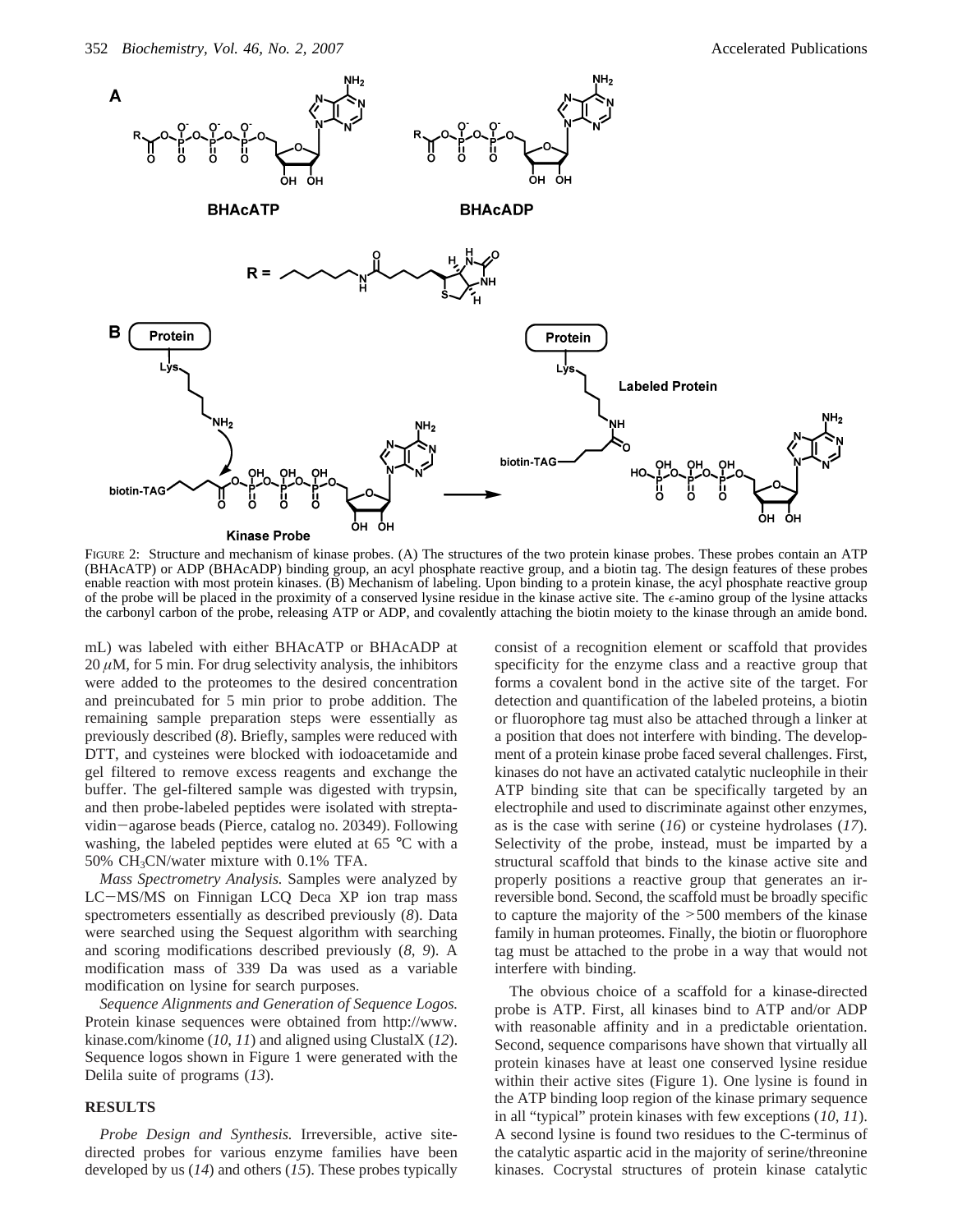domains bound to ATP reveal that these lysine residues are positioned in the proximity of the *â*- and *γ*-phosphates of bound ATP (Figure 1) (*18*). Consequently, by using ATP or ADP as a scaffold, the probe should bind to all protein kinases in an orientation that would place a portion of the probe in the proximity of an  $\epsilon$ -lysine amine. To convert ATP and/or ADP into a covalent probe, a reactive group had to be positioned near the location of the ATP *â*- or *γ*-phosphate group without significant disruption of the key binding elements of the nucleotide. In light of the binding specificity for the adenosine moiety, we chose the relatively unexplored direct attachments of an electrophilic acyl group directly to the terminal phosphate of the nucleotide. Among the number of chemically reactive phosphates, acyl phosphate has the most appropriate reactivity with amines and at the same time sufficient stability in an aqueous environment. Acyl phosphates have been known for more than 50 years; the parent congener acetyl phosphate was extensively studied by Jencks (*19*, *20*), and acyl phosphates of amino acids and AMP are well-studied intermediates in the aminoacylation of tRNAs (*21*). Most notably, acetyl phosphate is particularly reactive toward primary amines via addition of the amine nitrogen to the carbonyl group and facile elimination of the phosphate by C-O bond cleavage, resulting in the formation of the corresponding stable acetamide (*19*, *20*). Methyl acetyl phosphate is known to inactivate several enzymes by acylation (*22*). The electrophilic properties of acyl phosphates have also been used in a number of applications such as cross-linking reagents for hemoglobins (*23*) and the affinity modification of DNA-recognizing proteins (*24*). Little research has been reported for acyl phosphates of di- and triphosphates. Kluger and Huang prepared acyl pyrophosphates and demonstrated their ability to acylate pyrophosphate binding enzymes, such as farnesyl synthetase (*25*). The acyl phosphates of ADP and ATP containing a fatty acid side chain have been synthesized as potential lipophilic nucleotide analogues by Kreimeyer et al. (*26*). In our case, their reaction conditions needed only minor modifications for the introduction of the more polar biotin group.

To minimize interference of the biotin tag with the binding of the probe for targeting proteins, a C-6 linker was inserted between the acyl phosphate and the biotin to distance the biotin from the nucleotide. Probes based on ADP (BHAcADP) and ATP (BHAcATP) were synthesized and tested to determine the optimal position for the acyl group to react with one or both of the lysines in the ATP binding site (Figure 2A). On the basis of crystal structures of ATP analogues in kinases, we predicted that the acyl phosphate reactive group on these probes would be positioned near one of the two conserved lysine amines in the kinase active site. The elevated effective concentration of the active site lysine would accelerate reaction with the activated acyl phosphate to form a stable amide bond with the biotin tag, releasing ATP or ADP (Figure 2B).

*Proteome Co*V*erage.* The ability of BHAcATP to profile the adenine nucleotide-interacting proteome was initially assessed by labeling MDA-MB-435 breast cancer cell lysates and analyzing the samples using our Xsite platform (*8*, *9*). Briefly, proteins were labeled with BHAcATP, followed by proteolytic digestion with trypsin and purification of the probe-labeled peptides with streptavidin-agarose beads. The labeled peptides were subsequently analyzed by LC-MS/



FIGURE 3: Probe-protein labeling profile in MDA-MB-435 cells. (A) All identified targets of BHAcATP in MDA-MB-435 cells were classified according to their function and/or nucleotide binding ability. The majority of targets are known ATP binding proteins, including protein kinases, metabolic kinases, and other ATPases, such as heat shock proteins. Many of the remaining targets have nucleotide binding functions, including NADH utilization, GTP binding, or DNA/RNA binding. (B) Sequences of the peptides identified for the protein kinases. An asterisk denotes the lysine acylated by the probes. As expected, most protein kinases were labeled on one of two lysines conserved in protein kinases.

MS to determine the identity of the labeled protein as well as the precise site of labeling. Results from a typical experiment are summarized in Figure 3A. In this single experiment, 136 distinct proteins were identified with >95% confidence. Of these proteins, two-thirds (90 proteins) were ATP phosphohydrolases, including 41 protein kinases, 11 metabolic kinases, and 38 other ATPases. Of the remaining proteins, a significant fraction had known functions consistent with an ability to recognize some structural element of the probe, including two GTPases, 11 FAD/NAD-utilizing enzymes, two adenine nucleotide biosynthetic enzymes, and five DNA/RNA binding enzymes. The remaining proteins that were identified consisted of 11 proteins of unknown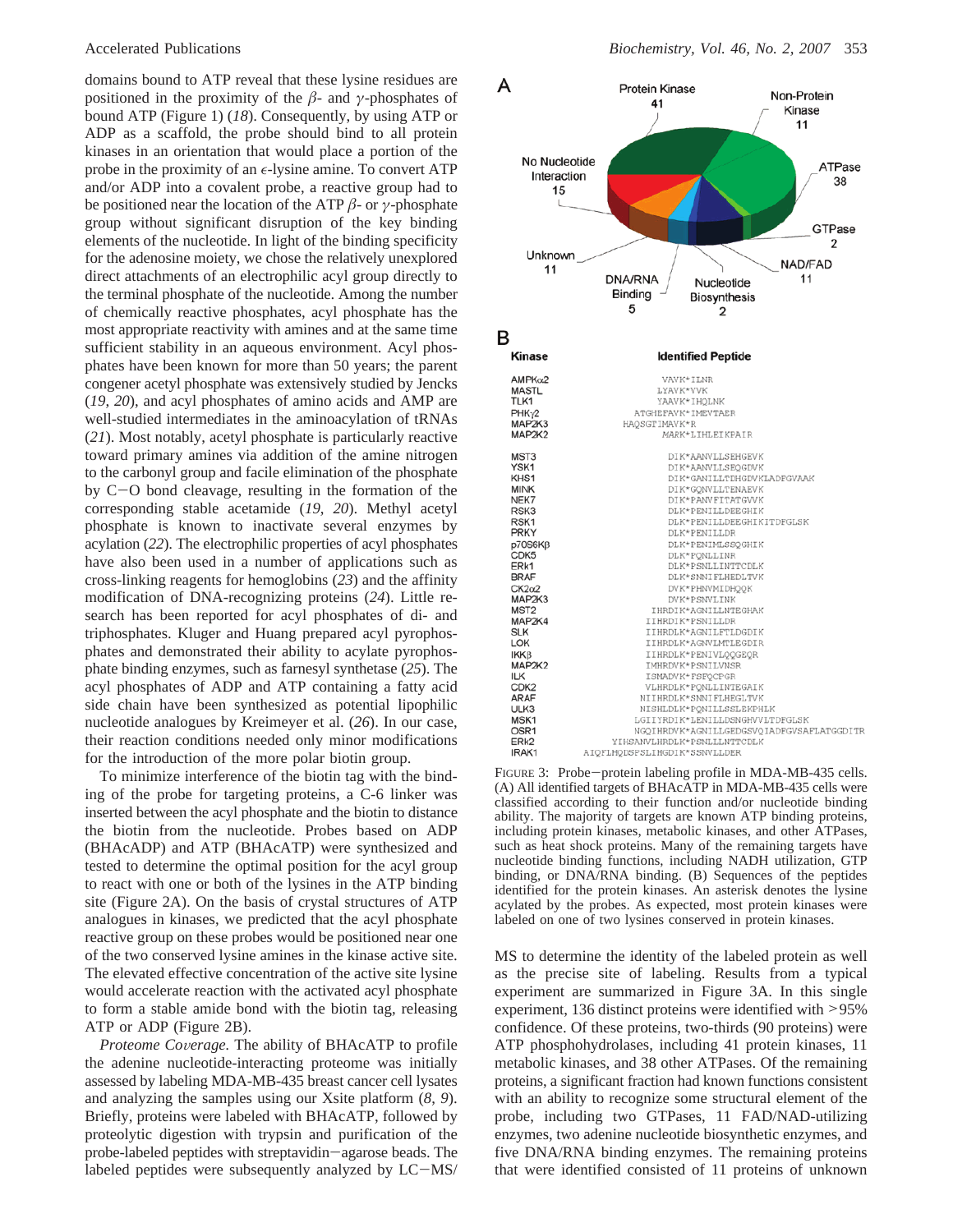

FIGURE 4: Kinome coverage. Kinases that have been labeled in cell and tissue proteomes with either BHAcATP, BHAcADP, or both are highlighted in orange on the Kinome dendrogram (*11*). Only kinases identified with a probability assignment from the MS data analysis of 75% are included.

function and 15 proteins that are well-characterized but have no known nucleotide recognition ability. Many members of the latter group are abundant proteins and were possibly labeled by the probe in a nonselective manner involving surface lysines. Similar results were observed with BHAc-ADP, consistent with the dual recognition of ATP and ADP by most of these proteins.

A deeper analysis of the results obtained in the experiment described above yielded even stronger evidence that the probes are acting by the anticipated mechanism of labeling (Figure 3B). Analysis of the labeling sites of BHAcATP on the 41 distinct protein kinases identified in the above experiment revealed that 33 of these kinases were labeled on one of the two highly conserved lysine residues known to make contact with the *γ*-phosphate of the substrate ATP. Five of the remaining eight kinases were labeled in regions that are predicted to be in the ATP binding domain on the basis of primary structure analysis. Only three kinases were labeled on sites that could not be confirmed to be directly related to the probe binding in the ATP binding pocket.

To evaluate the overall coverage of the acyl phosphates, an analysis of approximately 4000 MS runs in more than 100 human, mouse, rat, and dog proteomes was conducted with the acyl phosphate probes. Using a probability cutoff

of 75% (*8*, *9*), a total of 394 protein kinases were found in this data set (Figure 4). Approximately 73% (288 kinases) of these were labeled at one of the two conserved active site lysine residues, with the remaining 27% labeled on nonconserved lysine residues predicted to reside in or near the ATP binding pocket. Using a more stringent probability cutoff of 95%, 322 different protein kinases were found with 77% (247 kinases) being labeled on one of the two conserved active site lysines. Interestingly, the probes were able to detect 31 of the 39 "atypical" protein kinases, which lack a conserved kinase domain (*11*). These kinases were labeled on nonconserved lysine residues within the catalytic domain. Thus, consistent with the designed properties, these acyl phosphates appear to be capable of reacting with the majority of protein kinases.

*Kinase Profiles of Cell Lines.* To identify a concise set of proteomes covering a large number of kinases, a set of 10 human cancer cell lines was analyzed using both acyl phosphate probes. An automated algorithm (*8*, *9*) was used to determine the MS signal intensity (signal to noise) for each identified kinase peptide. From this analysis, a total of 110 unique human protein kinases were identified, 88 of which exhibited a robust signal that would allow a quantitative analysis (signal-to-noise ratio of both replicates of >2).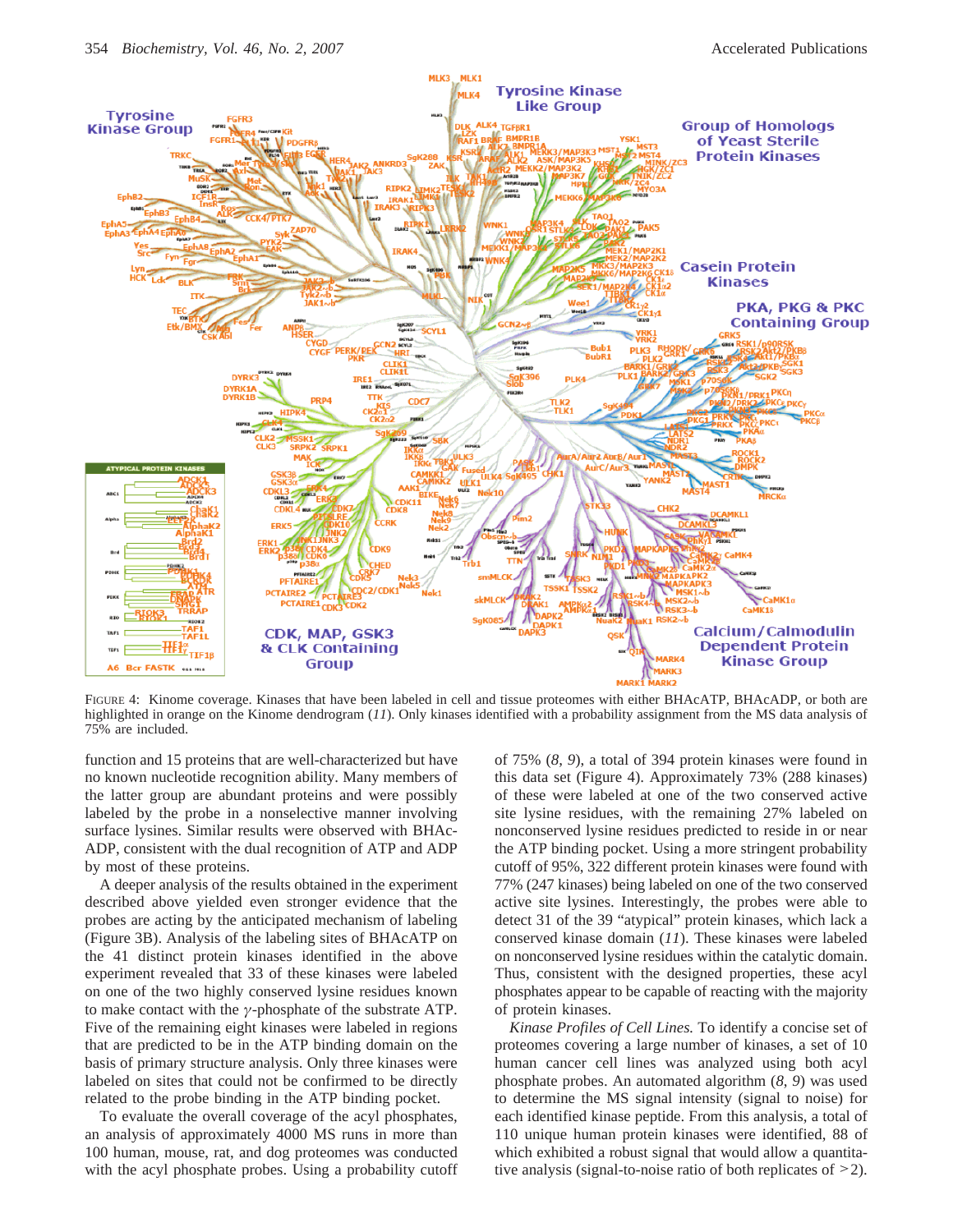Molt4



FIGURE 5: Kinase expression profiles of cancer cell lines. (A) Four cancer cell lines were analyzed in duplicate with BHAcATP and BHAcADP. Seventy-three protein kinases were identified. Expression levels are indicated with highest levels of expression colored dark blue and the lower levels of expression lighter blue. If a kinase was not identified in a particular proteome, the corresponding cell is not shaded (white). (B) Select expression profiles were examined by Western blotting to determine whether the probe profiles corresponded to the kinase expression patterns. In all cases, the expression patterns determined by Western blotting corresponded precisely with the data generated using the probe-based method.

From the 20 conditions that were analyzed (10 cell lines  $\times$ 2 probes), a set of four was selected that provided an efficient screen: MDA-MB-435 and SKMEL5 cells with BHAcADP and Molt 4 and K562 cells with BHAcATP (Figure 5A). For several kinases, the relative expression levels between the proteomes as indicated by the probe were confirmed by Western blotting (Figure 5B). Thus, the probes can be used to inventory the identities and levels of protein kinases across tissues and/or cells.

*Inhibitor Profiling with Staurosporine.* To observe changes in kinase activities due to the presence of an inhibitor or changes in biological function, a method for rapidly and accurately quantifying the mass spectrometric signals was required. Historically, quantification based on the MS signal, particularly for complex protein/peptide mixtures, has been difficult due to the inherent instability of signals from electrospray ionization MS data. Methods for dynamic normalization of data from run to run are required to eliminate drifts in signal due to spray inconsistency and detector instability. To this end, the broad coverage of the acyl phosphate probes proved to be very useful for accurate quantification. In a typical LC-MS/MS analysis, 150-<sup>300</sup> individual peptides are observed with BHAcADP and BHAcATP. Thus, at any given point in an analysis run, there

are invariably multiple peptides either coeluting or eluting very near the peptide of interest. If one assumes that addition of an inhibitor will affect only a small fraction of the peaks in a given run  $(\leq 20\%)$ , the signals of peaks in the proximity of a peak of interest can be compared between runs (i.e., control vs inhibited runs) to generate precise normalization factors. An automated program was developed that performed quantification on the basis of this general idea. More information about the method used for this program will be published elsewhere.

To test the ability of the Xsite platform and MS-based quantification program to profile kinase inhibitors, the broadspectrum kinase inhibitor staurosporine was added to the four chosen cell lysates and analyzed for inhibition of protein kinases as well as all other targets of the probes. In this experiment, 74 protein kinases were identified, of which 70 were observed with sufficient signal to permit quantification (Figure 6). At 10  $\mu$ M, 39 targets of staurosporine were identified (Figure 6, red shaded boxes). One cell line, K562, was chosen for the determination of the  $IC_{50}$  of staurosporine against all the identified targets (Figure 7). In the majority of cases, clean dose responses were observed and  $IC_{50}$  values could be determined. In some cases, the signal from the kinase was too weak to observe a smooth dose response.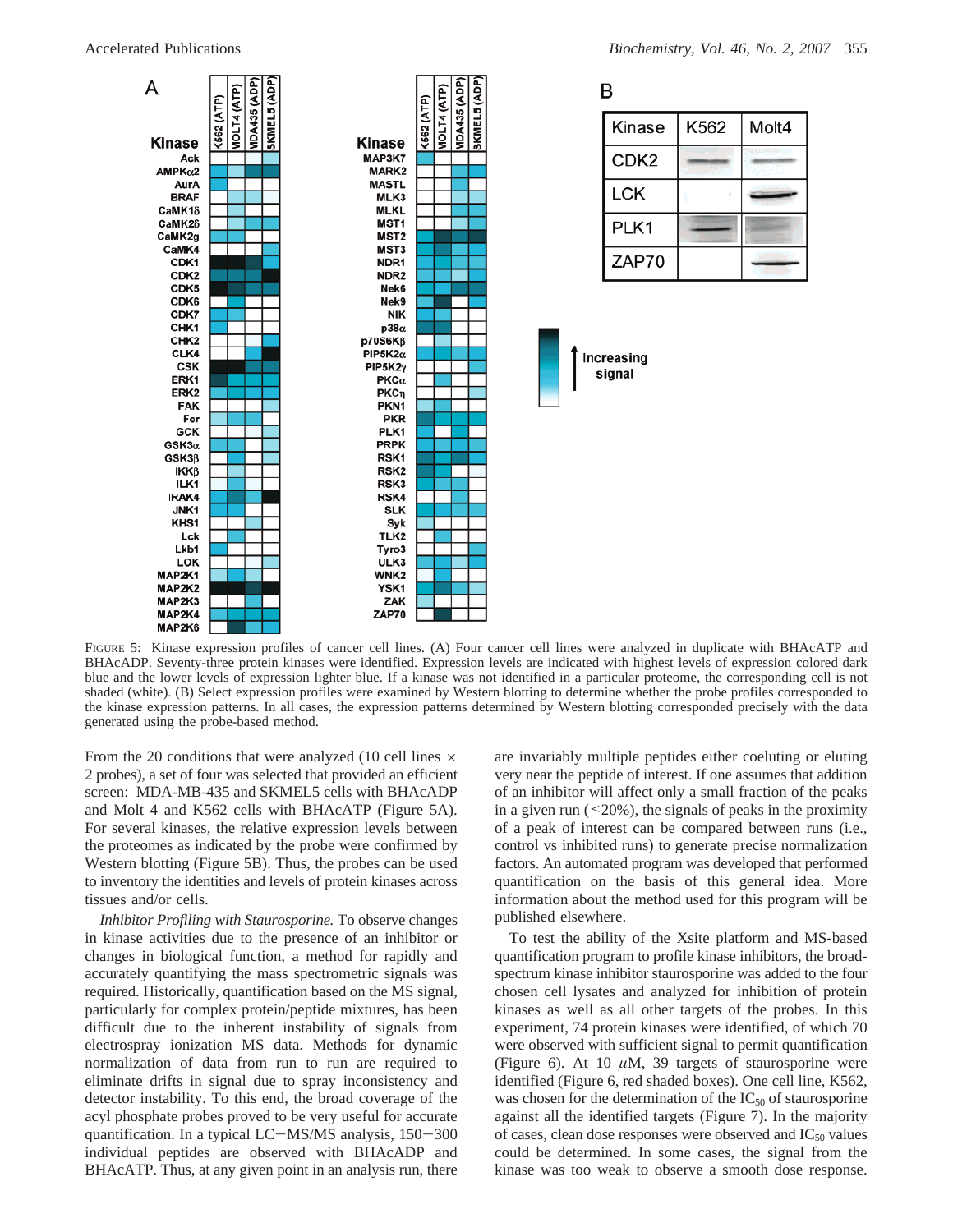

FIGURE 6: Staurosporine inhibition in cancer cell lines. Staurosporine (10  $\mu$ M) was used to compete for probe labeling in four cancer cell lines. The extent of inhibition is indicated by red shades. A large fraction of the observed kinases were inhibited by staurosporine.

Reanalysis of these samples using a targeted MS approach, where ions of interest are preselected, has been found to yield high-quality data (data not shown). The  $IC_{50}$  values that were determined compared well with literature reports in some cases (within 10-fold), while in some cases, the values obtained here were significantly higher. The potential significance of these differences will be addressed in the Discussion.

## **DISCUSSION**

The results of the MS-based Xsite analysis of the BHAcATP- and BHAcADP-labeled proteomic samples strongly support the hypothesis that these probes interact broadly and specifically with the protein kinase enzyme superfamily. As predicted by the probe structural features, the majority of the protein kinase labeling events were observed on one of the two conserved lysine residues that are located in the proximity of the *γ*-phosphate of ATP. Thus, the probes function as intended. Further, on the basis of the structural features of the probes in relation to conserved structural elements of protein kinases, it can be assumed that these probes could potentially label all protein kinases since all protein kinases bind ATP and have at least one lysine residue positioned in the vicinity of the acyl phosphate moiety of the bound probes. The cumulative results of thousands of experiments strongly support this hypothesis with current coverage exceeding 70% of the known kinome. Because some kinases have very restricted expression patterns and/or very low expression levels, it may be difficult to detect these in natural proteomes.

Considering the difficulty in developing a comprehensive kinase profiling platform, the probes described here are

remarkably simple. One advantage of the design is that a number of different tags and linkers can be attached without affecting the critical binding of adenosine nucleotide to the enzyme. Further, the relatively large binding group (ATP/ ADP) is released in the reaction, leaving the uncharged biotin tag on the protein, facilitating MS analysis. Similarly, adenosine can be replaced by other nucleosides or recognition elements, and the same tag and/or linker would be transferred to the protein. This potentially provides a powerful tool for investigating the binding differences of adenosine and guanosine phosphates, for example, and could further increase the coverage of the nucleotide binding proteome. Recent work with GTP/GDP probe analogues supports this, revealing significant labeling of GTP-dependent proteins not observed with the ATP/ADP probes. These studies will be reported elsewhere.

Perhaps the only disadvantage with the use of ATP-based probes is the presence of numerous, highly abundant ATP binding proteins such as actin and heat shock proteins, which could interfere with kinase detection. However, as shown here, the use of the Xsite profiling method has circumvented this issue. Critical advantages of this method are the ultrahigh resolution and sensitivity, combined with precise and accurate identification of the labeling site on all target proteins. Thus, the significance of each labeling event with respect to the target protein function can be assessed in most cases. As a case in point, even in an extremely large data set  $($ >4000 MS analyses,  $>10000000$  MS/MS spectra searched) and with a rather modest confidence filter cutoff, approximately 73% of the protein kinases were identified with labeling on one of the two conserved lysine residues. It is important to note, however, that these probes label a large number of enzymes in proteomic samples (>200 in many cases), and only methods with extremely high resolution are suitable for analysis. Gel-based methods (*16*, *27*), for example, are not useful for examining kinases with these probes.

Inhibitors of protein kinases can be screened for selectivity in cell or tissue lysates, as long as the inhibitors are ATP competitive. The strength of this platform for protein kinase inhibitor profiling was demonstrated by the analysis of staurosporine, a nonselective kinase inhibitor, in a variety of cell lysates. A comparison of the  $IC_{50}$  values obtained using our method to a recent literature report using recombinant enzymes expressed as T7 bacteriophage fusions and an inhibitor affinity column for kinase screening (*5*) is presented in Figure 7 (last column in the table). Our conditions were optimized for both probe concentration and labeling time to ensure that the kinase labeling was in an initial rate phase with subsaturating probe binding. Thus, the IC50 values that are obtained should closely reflect the binding constants of the inhibitor that is analyzed. Most of the  $IC_{50}$  values that are obtained are similar (within approximately 10-fold) to those determined by the T7 fusion method  $(5)$ , such as the  $IC_{50}$  values of AurA, CAMK2g, CDK2, CDK5, Fer, JNK1, Mark3, and Lyn, while some are substantially different, such as those of RSK2 and SYK. The differences in  $IC_{50}$  values may reflect the normal cellular milieu present in our method, and missing in other methods, that may affect the properties of the kinase and/or the inhibitor. One interesting observation is that, for kinases that contain more than one competent active site, such as the RSK group of kinases (RSK1-RSK3), the two kinase active sites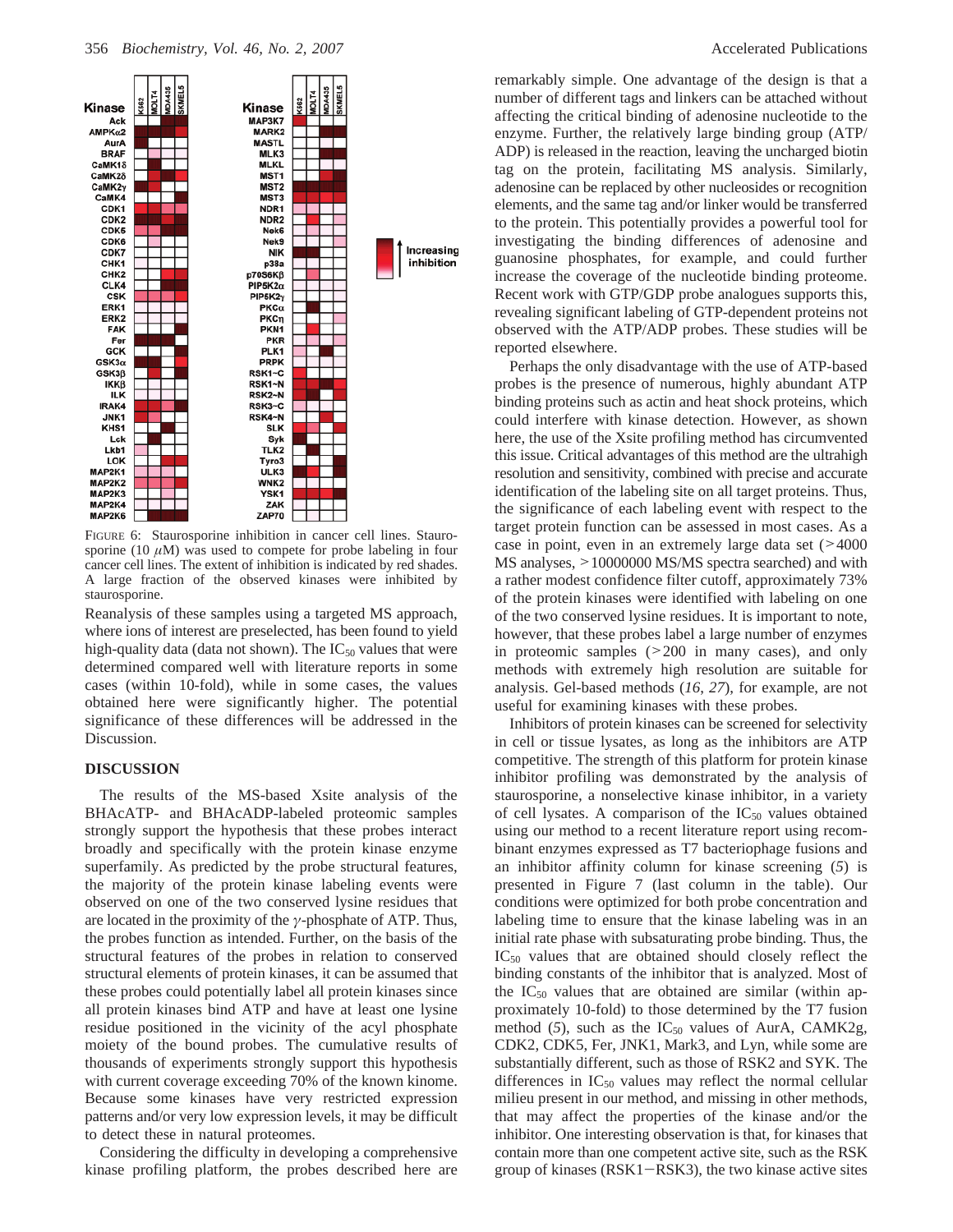

FIGURE 7: Dose response of staurosporine against kinase targets in K562 cells*.* Varying doses of staurosporine were added to K562 cells prior to addition of the probe to determine the potency of inhibition. In most cases, smooth dose responses were observed and  $IC_{50}$  values could be determined and compared to recently published data using a T7 fusion method (*5*). The values published by Fabian et al. (*5*) were reported as  $K_i$  values. They were not directly measured  $K_i$  values but were calculated from IC<sub>50</sub> values based on their assay conditions. Under our assay conditions, most, if not all, kinases are in a linear labeling phase and not saturated with respect to reversible probe interactions. The IC<sub>50</sub> values we report should be in most cases reasonably close to  $K_i$  values.

can be independently analyzed. This is due to the fact that the peptide sequences surrounding the conserved lysines are distinguishable between the two active sites. In the case of RSK1, it can be seen that staurosporine interacts with the N-terminal kinase domain ( $IC_{50} = 0.3 \mu M$ ) but not with the C-terminal kinase domain. In recombinant enzyme assays, RSK kinases are typically expressed as single-domain kinases; thus, this information cannot be obtained in a single assay and from a single protein.

When considering the results from both inhibitor selectivity analysis and general kinase profiling using these probes, it is important to consider the potential differences between the properties of native and recombinant kinases. Using the method presented here, native protein kinases are analyzed directly in complex protein mixtures, where important posttranslational modifications and protein-protein interactions will be preserved. Because of the highly variable nature of kinase activity regulation, it is not possible to accurately predict the extent to which these probes will reflect physiological changes in kinase activation; however, it is expected that many types of regulation will be detectable. Because the probes require a functional ATP binding site, any regulation of kinase activity that prevents or changes ATP binding affinity would be detectable as a decrease or change in the level of probe labeling. Further, because the site of probe labeling is identified for all targets, structural changes in the active site may be observable by a change in labeling site. Additional work involving complementary kinase

analysis methods is ongoing to assess the impact of posttranslational regulation mechanisms on probe labeling and will be reported.

Overall, these results demonstrate that the probes and analysis methods described here provide an unprecedented ability to broadly profile protein kinase activities in cell lysates for both overall activity and/or expression level and sensitivity to candidate inhibitors without the need for protein expression or substrate assay development. In addition, the acyl phosphate probes provide the framework for a speciesindependent kinase profiling platform that will enable studies in the comparative biochemistry of kinases that cannot be achieved by recombinant approaches.

### **ACKNOWLEDGMENT**

The kinome dendrogram was kindly provided by Cell Signalling Technology, Inc. (www.cellsignal.com), first published in 2002 in *Science* (volume *<sup>298</sup>*, pp 1912-1934). We thank Professor Ben Cravatt of The Scripps Research Institute for helpful discussions.

#### **SUPPORTING INFORMATION AVAILABLE**

<sup>1</sup>H NMR and <sup>31</sup>P NMR spectra for BHAcATP (and <sup>31</sup>P NMR spectra for ATP) and BHAcADP (and <sup>31</sup>P NMR spectra for ADP). This material is available free of charge via the Internet at http://pubs.acs.org.